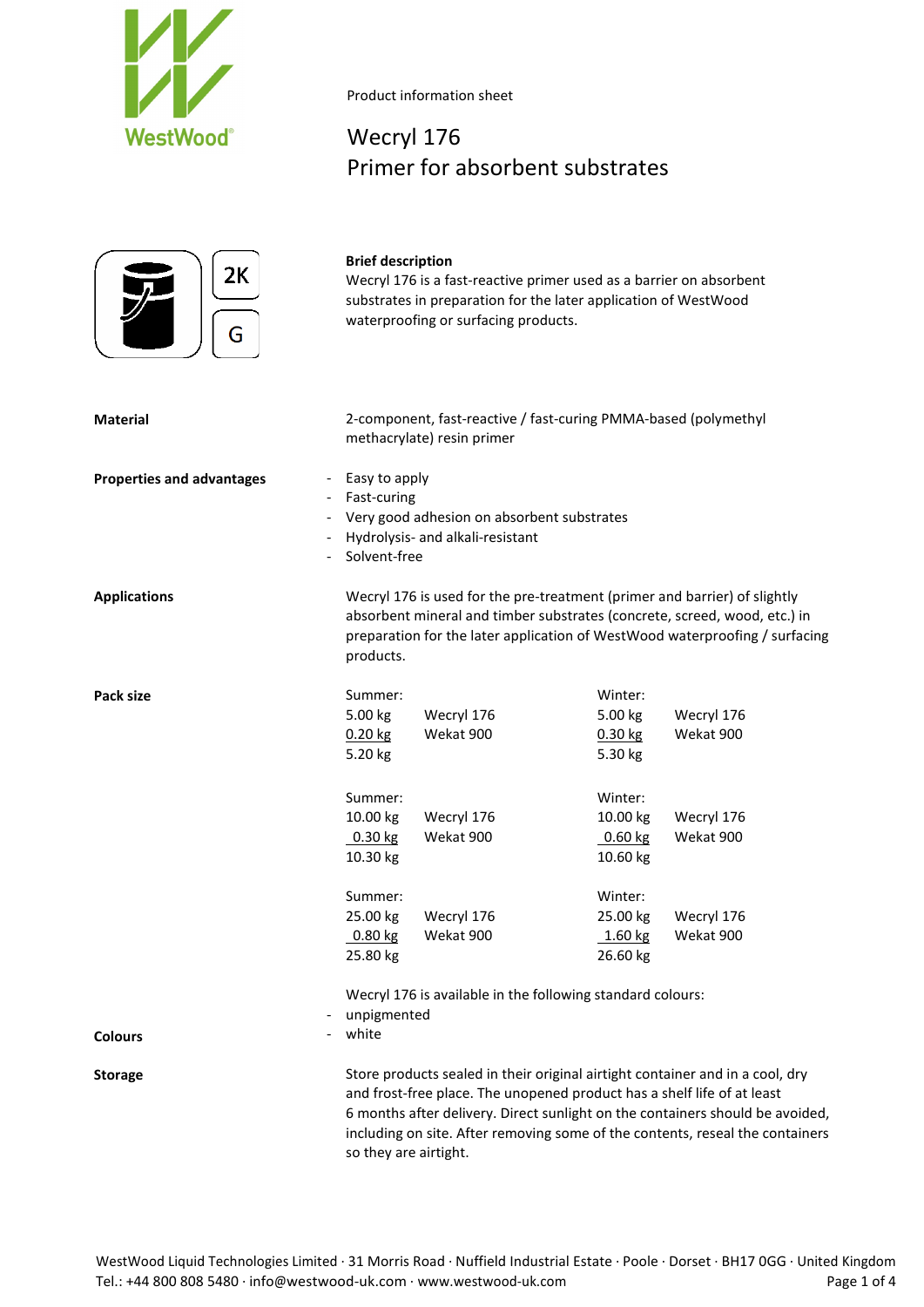

# Wecryl 176 Primer for absorbent substrates

# **Application conditions Temperatures**



The product can be applied within the following temperature ranges:

| Product    | Temperature range, in °C |                |               |  |  |  |  |
|------------|--------------------------|----------------|---------------|--|--|--|--|
|            | Air                      | Substrate*     | Material      |  |  |  |  |
| Wecryl 176 | $+3$ to $+35$            | $+3$ to $+50*$ | $+3$ to $+30$ |  |  |  |  |

\* The substrate temperature must be at least 3 °C above the dew point during application and curing.

## **Moisture**

The relative humidity must be ≤ 90%.

The surface to be coated must be dry.

The surface must be protected from moisture until the coating has hardened.

Substrates, e.g. young concrete, containing residual moisture can be coated provided they have developed sufficient strength and the substrate is properly prepared. Please refer to the appropriate application guide for information about correct surface preparation.

# **Reaction times and required amounts of catalyst**

**Consumption rates** 

**Technical data** 

**Product application** 

Higher temperatures or greater proportions of catalyst will reduce reaction times, while lower temperatures and smaller proportions of catalyst will increase reaction times.

The following table indicates the recommended amount of catalyst required to adjust the curing reaction to the temperature.

| Product                              | Substrate temperature in °C; required amounts of Wekat 900 in % w/w (guide) |    |      |    |    |                        |                        |    |    |    |    |    |    |
|--------------------------------------|-----------------------------------------------------------------------------|----|------|----|----|------------------------|------------------------|----|----|----|----|----|----|
|                                      | $-10$                                                                       | -5 | $+3$ | 5  | 10 | 15                     | 20                     | 25 | 30 | 35 | 40 | 45 | 50 |
| 176                                  |                                                                             |    | 6%   | 6% | 4% | 3%                     | 3%                     | 2% | 2% | 1% | 1% | 1% | 1% |
| <b>Substrate</b>                     |                                                                             |    |      |    |    |                        | Consumption            |    |    |    |    |    |    |
| smooth                               |                                                                             |    |      |    |    | 0.40 kg/m <sup>2</sup> |                        |    |    |    |    |    |    |
| fine-sandy                           |                                                                             |    |      |    |    |                        | 0.50 kg/m <sup>2</sup> |    |    |    |    |    |    |
| coarse                               |                                                                             |    |      |    |    |                        | 0.80 kg/m <sup>2</sup> |    |    |    |    |    |    |
|                                      |                                                                             |    |      |    |    |                        | 1.06 $g/cm^{3}$        |    |    |    |    |    |    |
| Density (white):                     | Density (unpigmented):                                                      |    |      |    |    |                        | 1.08 $g/cm^{3}$        |    |    |    |    |    |    |
| Application equipment / tools        |                                                                             |    |      |    |    |                        |                        |    |    |    |    |    |    |
| For mixing the product:              |                                                                             |    |      |    |    |                        |                        |    |    |    |    |    |    |
| Mixing tool with twin-paddle stirrer |                                                                             |    |      |    |    |                        |                        |    |    |    |    |    |    |

For applying the product:

WestWood Liquid Technologies Limited · 31 Morris Road · Nuffield Industrial Estate · Poole · Dorset · BH17 0GG · United Kingdom Tel.: +44 800 808 5480 · info@westwood-uk.com · www.westwood-uk.com example are example as a page 2 of 4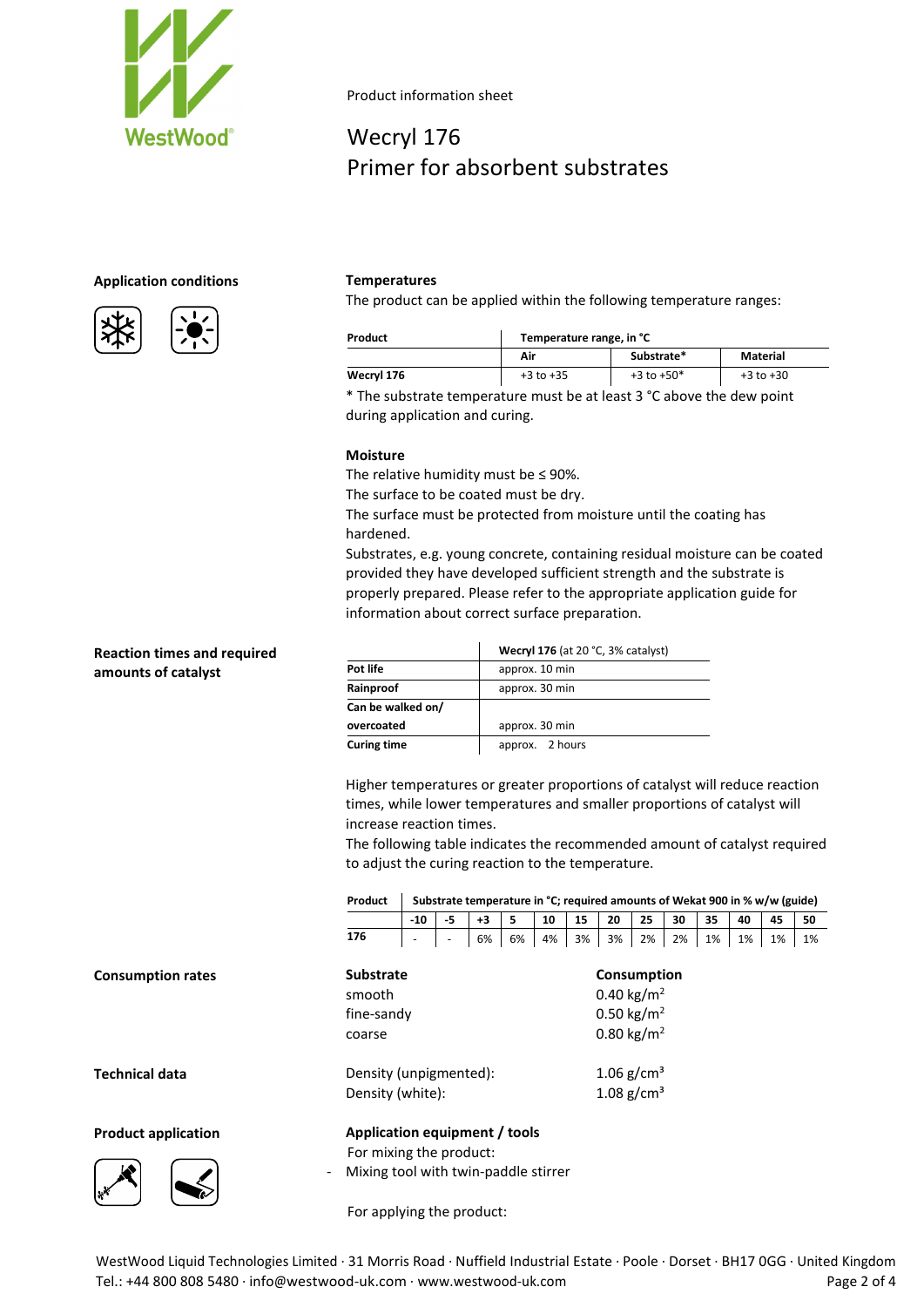

# Wecryl 176 Primer for absorbent substrates

- Sheepskin roller
- Brush (only for areas not accessible with the sheepskin roller)

## **Substrate preparation**

The primer must only be applied to a prepared substrate. Please refer to the appropriate application guide for information about correct surface preparation.

### **Mixing**

First stir the tub contents thoroughly.

Then add the catalyst while stirring the resin at the slow-speed setting and mix for 2 minutes. Make sure that the product on the base and sides of the container is also mixed in.

At product temperatures < 10 °C the product should be stirred for 4 minutes, as the catalyst will take longer to dissolve.

### **Application**

Use the sheepskin roller to apply an even film-forming coat of primer. Avoid creating puddles of primer.

Once the coating has cured, apply a second coat to cover any defects (bubbles, areas not fully coated).

### **Preparation for subsequent layers**

For subsequent application of Wecryl 842 - repair and levelling mortar: Once the primer has hardened, apply a second coat and top with a little quartz sand (0.1 - 0.2 kg/m<sup>2</sup> of 0.2 – 0.6 mm) while the primer is still wet. The sand topping creates the necessary key, i.e. roughness, for application of the mortar.

Never apply the topping to the first coat of primer.

the Cleaning Agent has evaporated fully.

**Cleaning If work is interrupted or when it is completed, clean the tools thoroughly** 

Simply immersing the tools in the Cleaning Agent will not prevent the material from hardening. **Information on safety and risks** Please refer to the safety data sheets for the products used. **General information** The above information, especially information about application of the products, is based on extensive development work as well as many years of

with WestWood Cleaning Agent within the pot life of the material (approx. 10 minutes). This can be done with a brush. Do not use the tools again until

experience and is provided to the best of our knowledge. However, the wide variety of requirements and conditions on site mean that it is necessary for the product to be tested to ensure that it is suitable for the intended purpose. Only the most recent version of the document is valid. We reserve the right to make changes to reflect advances in technology or improvements to our products.

Rev.: 01 February 2022